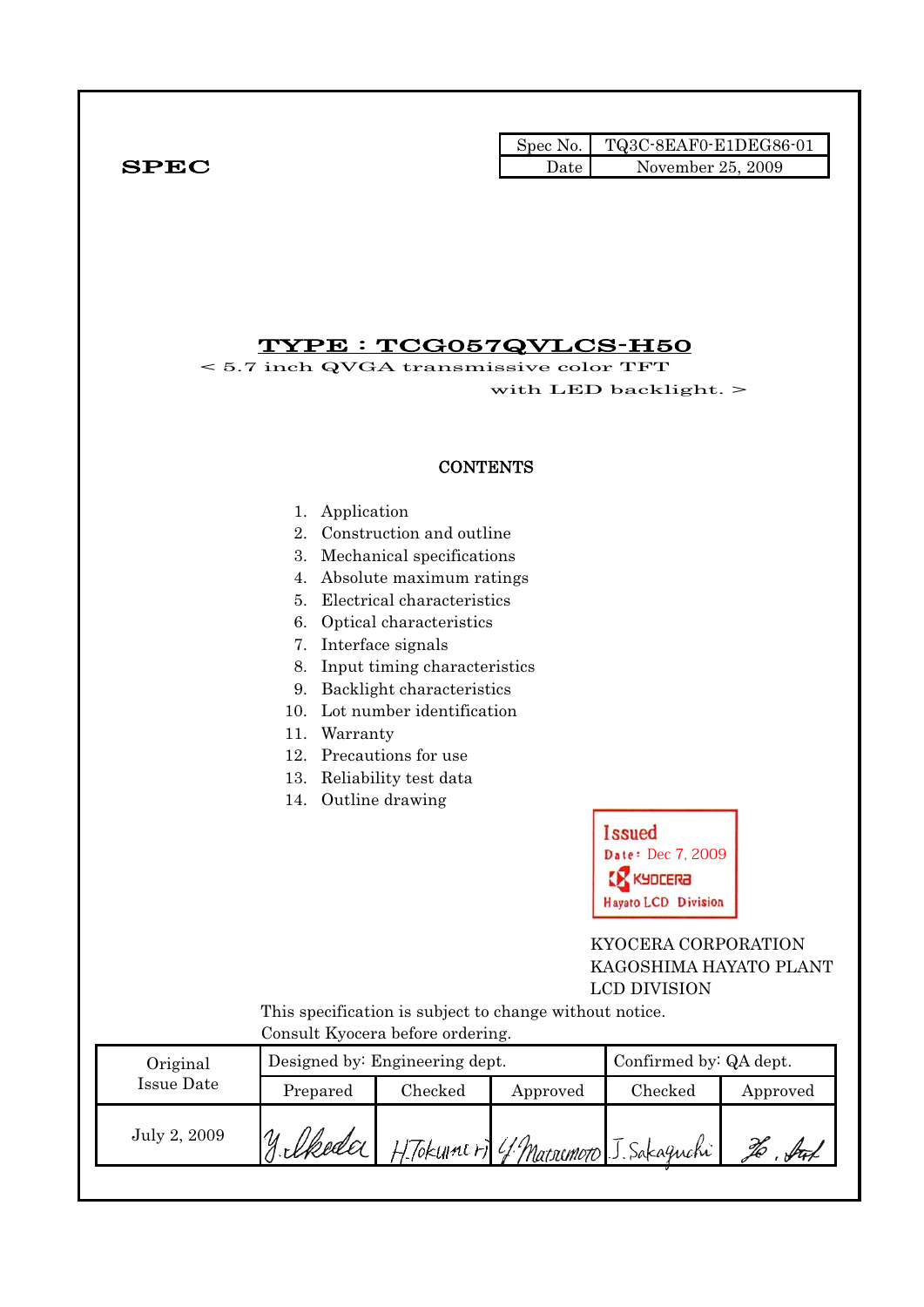| Spec No.              | Part No.        | Page |
|-----------------------|-----------------|------|
| TQ3C-8EAF0-E1DEG86-01 | TCG057QVLCS-H50 |      |

# Warning

- 1. This Kyocera LCD module has been specifically designed for use only in electronic devices and industrial machines in the area of audio control, office automation, industrial control, home appliances, etc. The module should not be used in applications where the highest level of safety and reliability are required and module failure or malfunction of such module results in physical harm or loss of life, as well as enormous damage or loss. Such fields of applications include, without limitation, medical, aerospace, communications infrastructure, atomic energy control. Kyocera expressly disclaims any and all liability resulting in any way to the use of the module in such applications.
- 2. Customer agrees to indemnify, defend and hold Kyocera harmless from and against any and all actions, claims, damages, liabilities, awards, costs, and expenses, including legal expenses, resulting from or arising out of Customer's use, or sale for use, or Kyocera modules in applications.

# Caution

1. Kyocera shall have the right, which Customer hereby acknowledges, to immediately scrap or destroy tooling for Kyocera modules for which no Purchase Orders have been received from the Customer in a two-year period.

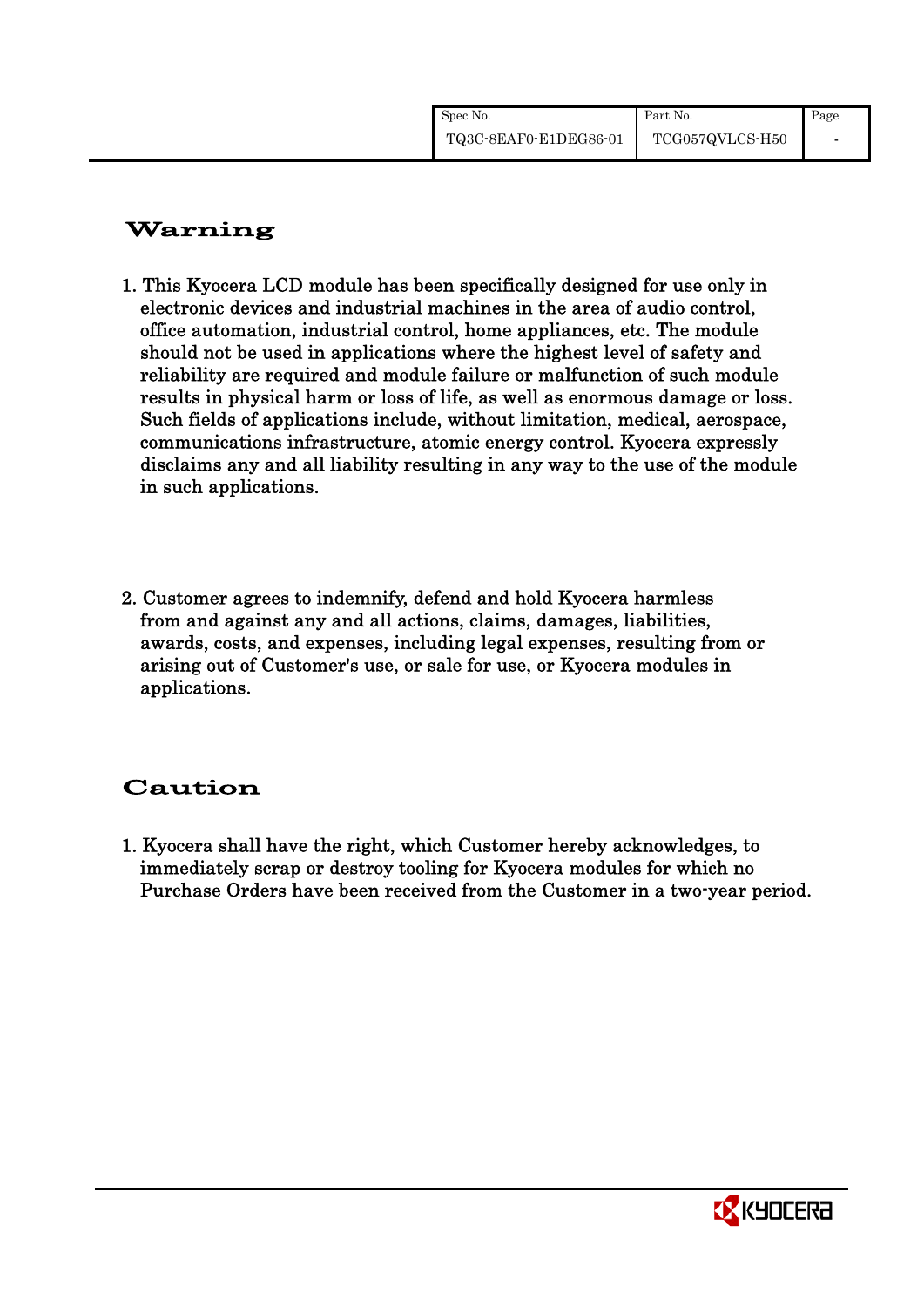|         |                   |                |                                                          | Spec No.                        |                                                                                    |  | Part No.        |                         | Page |
|---------|-------------------|----------------|----------------------------------------------------------|---------------------------------|------------------------------------------------------------------------------------|--|-----------------|-------------------------|------|
|         |                   |                |                                                          |                                 | TQ3C-8EAF0-E1DEG86-01                                                              |  | TCG057QVLCS-H50 |                         |      |
|         |                   |                |                                                          |                                 | Revision record                                                                    |  |                 |                         |      |
|         | Date              |                |                                                          | Designed by : Engineering dept. |                                                                                    |  |                 | Confirmed by : QA dept. |      |
|         |                   | Prepared       |                                                          | Checked                         | Approved                                                                           |  | Checked         | Approved                |      |
|         | November 25, 2009 |                | y elkeder H. Tokunners (1 Marsumoto J. Sakaguchi 26. Auf |                                 |                                                                                    |  |                 |                         |      |
| Rev.No. | Date              | Page           |                                                          |                                 | Descriptions                                                                       |  |                 |                         |      |
| 01      | Nov. 25, 2009     | $\mathbf{1}$   |                                                          | 3. Mechanical specification     |                                                                                    |  |                 |                         |      |
|         |                   |                |                                                          | $\sim$ Change "Mass"            |                                                                                    |  |                 |                         |      |
|         |                   | $\overline{2}$ |                                                          |                                 | 4-1. Electrical absolute maximum ratings<br>$\sim$ () Delete "LED forward current" |  |                 |                         |      |
|         |                   | $\overline{4}$ |                                                          | 6.Optical characteristics       |                                                                                    |  |                 |                         |      |
|         |                   |                |                                                          | $\sim$ () Delete "Brightness"   |                                                                                    |  |                 |                         |      |
|         |                   |                |                                                          |                                 | $\sim$ Change "Chromaticity coordinates"                                           |  |                 |                         |      |
|         |                   | 10             |                                                          | 9. Backlight characteristics    |                                                                                    |  |                 |                         |      |
|         |                   | 12             |                                                          | 13. Reliability test data       | $\sim$ () Delete "Backlight characteristics"                                       |  |                 |                         |      |
|         |                   |                |                                                          | $\sim$ Change "Judgement"       |                                                                                    |  |                 |                         |      |
|         |                   |                |                                                          |                                 |                                                                                    |  |                 |                         |      |
|         |                   |                |                                                          |                                 |                                                                                    |  |                 |                         |      |
|         |                   |                |                                                          |                                 |                                                                                    |  |                 |                         |      |
|         |                   |                |                                                          |                                 |                                                                                    |  |                 |                         |      |
|         |                   |                |                                                          |                                 |                                                                                    |  |                 |                         |      |
|         |                   |                |                                                          |                                 |                                                                                    |  |                 |                         |      |
|         |                   |                |                                                          |                                 |                                                                                    |  |                 |                         |      |
|         |                   |                |                                                          |                                 |                                                                                    |  |                 |                         |      |
|         |                   |                |                                                          |                                 |                                                                                    |  |                 |                         |      |
|         |                   |                |                                                          |                                 |                                                                                    |  |                 |                         |      |
|         |                   |                |                                                          |                                 |                                                                                    |  |                 |                         |      |
|         |                   |                |                                                          |                                 |                                                                                    |  |                 |                         |      |
|         |                   |                |                                                          |                                 |                                                                                    |  |                 |                         |      |
|         |                   |                |                                                          |                                 |                                                                                    |  |                 |                         |      |
|         |                   |                |                                                          |                                 |                                                                                    |  |                 |                         |      |
|         |                   |                |                                                          |                                 |                                                                                    |  |                 |                         |      |
|         |                   |                |                                                          |                                 |                                                                                    |  |                 |                         |      |
|         |                   |                |                                                          |                                 |                                                                                    |  |                 |                         |      |
|         |                   |                |                                                          |                                 |                                                                                    |  |                 |                         |      |
|         |                   |                |                                                          |                                 |                                                                                    |  |                 |                         |      |
|         |                   |                |                                                          |                                 |                                                                                    |  |                 |                         |      |
|         |                   |                |                                                          |                                 |                                                                                    |  |                 |                         |      |
|         |                   |                |                                                          |                                 |                                                                                    |  |                 |                         |      |
|         |                   |                |                                                          |                                 |                                                                                    |  |                 |                         |      |
|         |                   |                |                                                          |                                 |                                                                                    |  |                 |                         |      |
|         |                   |                |                                                          |                                 |                                                                                    |  |                 |                         |      |
|         |                   |                |                                                          |                                 |                                                                                    |  |                 |                         |      |

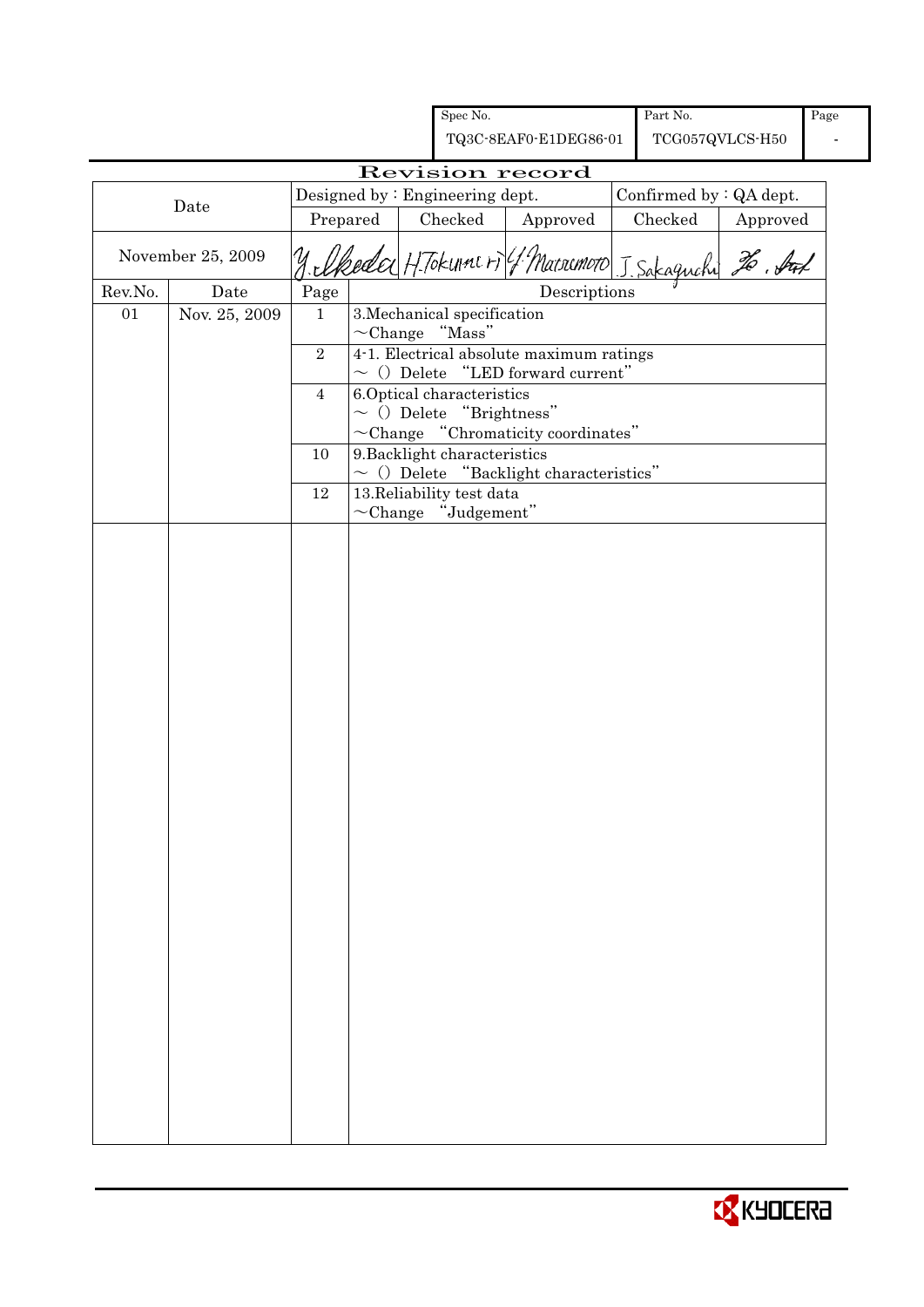#### 1. Application

This document defines the specification of TCG057QVLCS-H50. (RoHS Compliant)

#### 2. Construction and outline

| LCD.               | : Transmissive color dot matrix type TFT             |
|--------------------|------------------------------------------------------|
| Backlight system   | : LED                                                |
| Polarizer          | : Glare Low-reflection treatment                     |
| Additional circuit | : Timing controller, Power supply $(3.3V)$ input)    |
|                    | (without constant current circuit for LED Backlight) |

### 3. Mechanical specifications

| <b>Item</b>                        | Specification                                          | Unit |
|------------------------------------|--------------------------------------------------------|------|
| Outline dimensions<br><sup>1</sup> | $144(W)\times(104.8)(H)\times13(D)$                    | mm   |
| Active area                        | $115.2(W)\times86.4(H)$<br>(14.4cm/5.7 inch(Diagonal)) | mm   |
| Dot format                         | $320 \times (B,G,R)(W) \times 240(H)$                  | dot  |
| Dot pitch                          | $0.12(W)\times0.36(H)$                                 | mm   |
| 2)<br>Base color                   | Normally White                                         |      |
| Mass                               | 210                                                    | g    |

1) Projection not included. Please refer to outline for details.

2) Due to the characteristics of the LCD material, the color varies with environmental temperature.

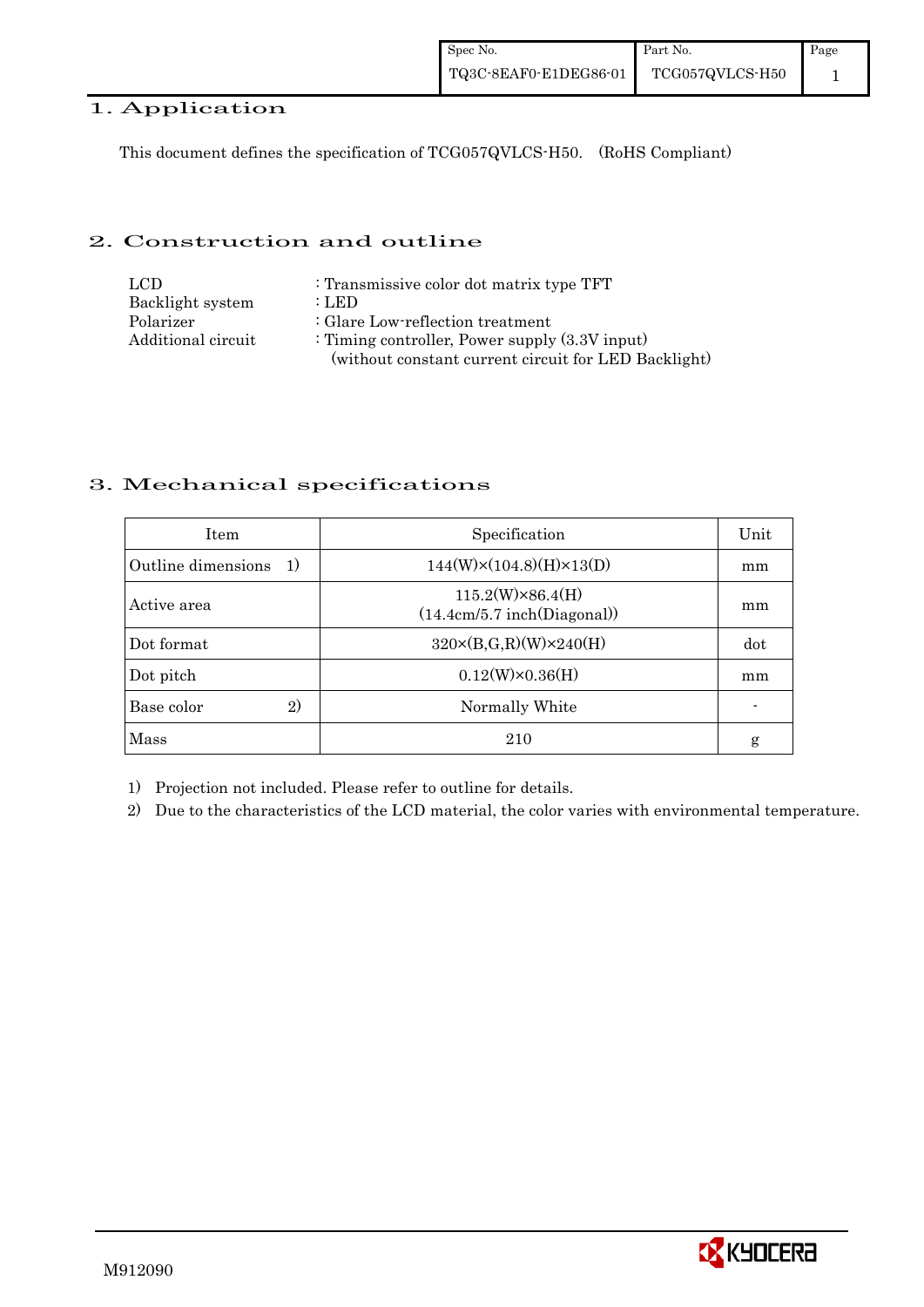#### 4. Absolute maximum ratings

4-1. Electrical absolute maximum ratings

| ltem                 |        | Symbol       | Min.   | Max. | Unit |
|----------------------|--------|--------------|--------|------|------|
| Supply voltage       |        | $\rm V_{DD}$ |        | 4.0  |      |
| Input signal voltage |        | $\rm V_{IN}$ | $-0.3$ | 6.0  |      |
| LED forward current  | 2), 3) |              |        | 100  | mА   |

- 1) Input signal : CK, R0~R5, G0~G5, B0~B5, HSYNC, VSYNC, ENAB, R/L, U/D
- 2) For each "AN-CA"
- 3) Do not apply reversed voltage.
- 4-2. Environmental absolute maximum ratings

| Item                  |              | Symbol                  | Min.  | Max. | Unit      |
|-----------------------|--------------|-------------------------|-------|------|-----------|
| Operating temperature | 1)           | Top                     | $-20$ | 70   | $\circ$ C |
| Storage temperature   | $\mathbf{2}$ | <b>T</b> <sub>STO</sub> | $-30$ | 80   | $\circ$ C |
| Operating humidity    | 3)           | $H_{OP}$                | 10    |      | %RH       |
| Storage humidity      | 3)           | H <sub>STO</sub>        | 10    |      | %RH       |
| Vibration             |              |                         | 5)    | 5)   |           |
| Shock                 |              |                         | 6)    | 6)   |           |

1) Operating temperature means a temperature which operation shall be guaranteed. Since display performance is evaluated at 25°C, another temperature range should be confirmed.

2) Temp. =  $-30^{\circ}$ C $<$ 48h, Temp. =  $80^{\circ}$ C $<$ 168h

 Store LCD at normal temperature/humidity. Keep them free from vibration and shock. An LCD that is kept at a low or a high temperature for a long time can be defective due to other conditions, even if the low or high temperature satisfies the standard. (Please refer to "Precautions for Use" for details.)

- 3) Non-condensing
- 4) Temp. $\leq 40^{\circ}$ C, 85%RH Max.
	- Temp. $>40^{\circ}$ C, Absolute humidity shall be less than 85%RH at 40°C.
- 5)

| Frequency       | $10\sim$ 55 Hz    | Acceleration value           |
|-----------------|-------------------|------------------------------|
| Vibration width | $0.15$ mm         | $(0.3 \sim 9 \text{ m/s}^2)$ |
| Interval        | $10 - 55 - 10$ Hz | 1 minutes                    |

 2 hours in each direction X, Y, Z (6 hours total) EIAJ ED-2531

6) Acceleration: 490 m/s2, Pulse width: 11 ms 3 times in each direction:  $\pm X$ ,  $\pm Y$ ,  $\pm Z$ EIAJ ED-2531

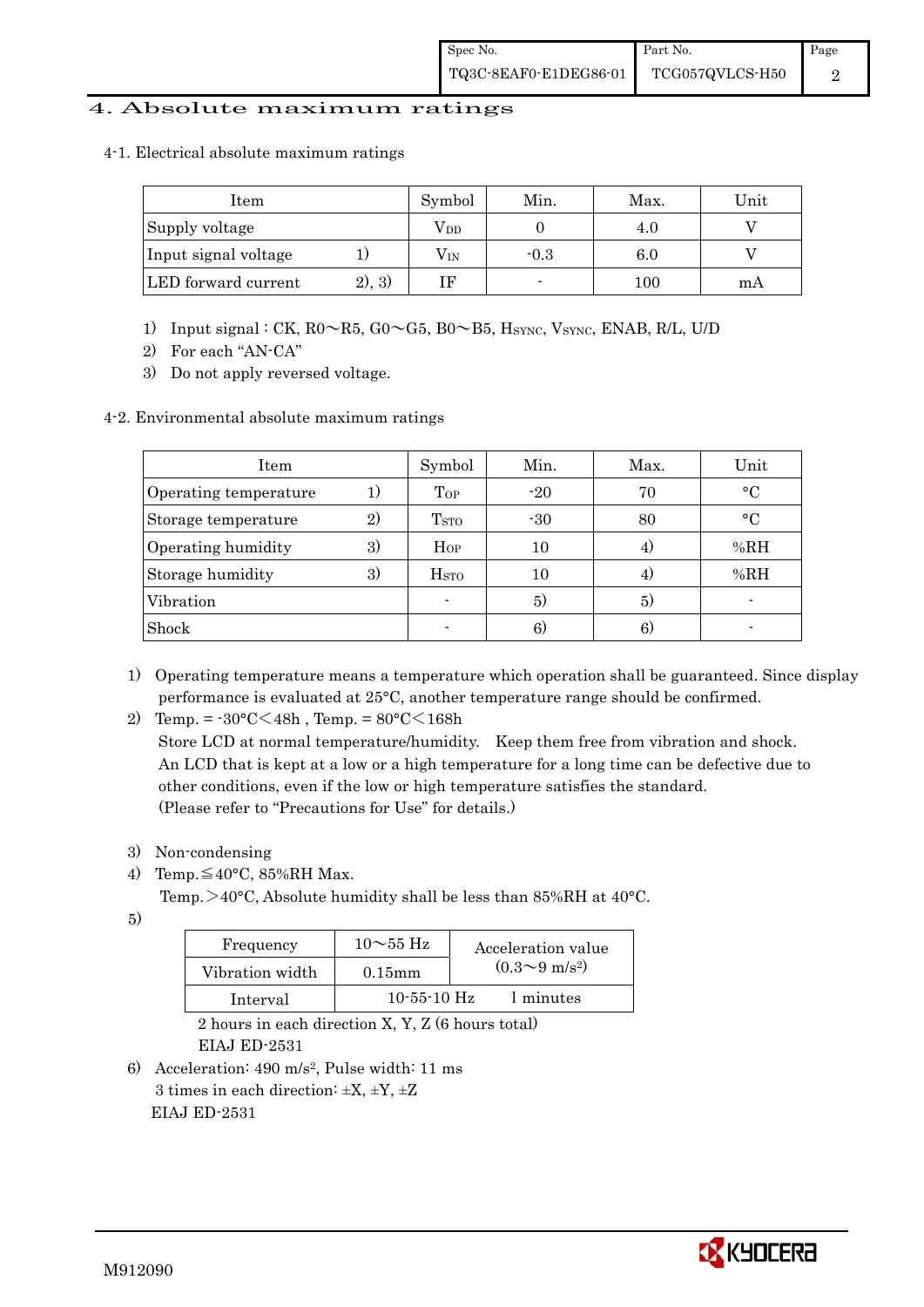| Spec No.              | Part No.                     | Page |
|-----------------------|------------------------------|------|
| TQ3C-8EAF0-E1DEG86-01 | $\rm TCG057QVLCS\text{-}H50$ |      |

#### 5. Electrical characteristics

|                                 |               |                |                          |      | Temp. = $-20 \sim 70$ °C |         |
|---------------------------------|---------------|----------------|--------------------------|------|--------------------------|---------|
| Item                            | Symbol        | Condition      | Min.                     | Typ. | Max.                     | Unit    |
| Supply voltage<br>1)            | $\rm V_{DD}$  | $\blacksquare$ | 3.0                      | 3.3  | 3.6                      | V       |
| Current consumption             | $_{\rm{LDD}}$ | 2)             | $\overline{\phantom{0}}$ | 60   | 80                       | mA      |
| Permissive input ripple voltage | $\rm V_{RP}$  | $\blacksquare$ | $\blacksquare$           |      | 100                      | $mVp-p$ |
|                                 | $V_{IL}$      | "Low" level    | $\Omega$                 |      | 0.3V <sub>DD</sub>       | V       |
| 3)<br>Input signal voltage      | $\rm V_{IH}$  | "High" level   | 0.7V <sub>DD</sub>       |      | $+5.5$                   |         |

1) V<sub>DD</sub>-turn-on conditions



2) Display pattern:



3) Input signal : CK,  $R0 \sim R5$ ,  $G0 \sim G5$ ,  $B0 \sim B5$ ,  $H<sub>SYNC</sub>$ ,  $V<sub>SYNC</sub>$ ,  $ENAB$ ,  $R/L$ ,  $U/D$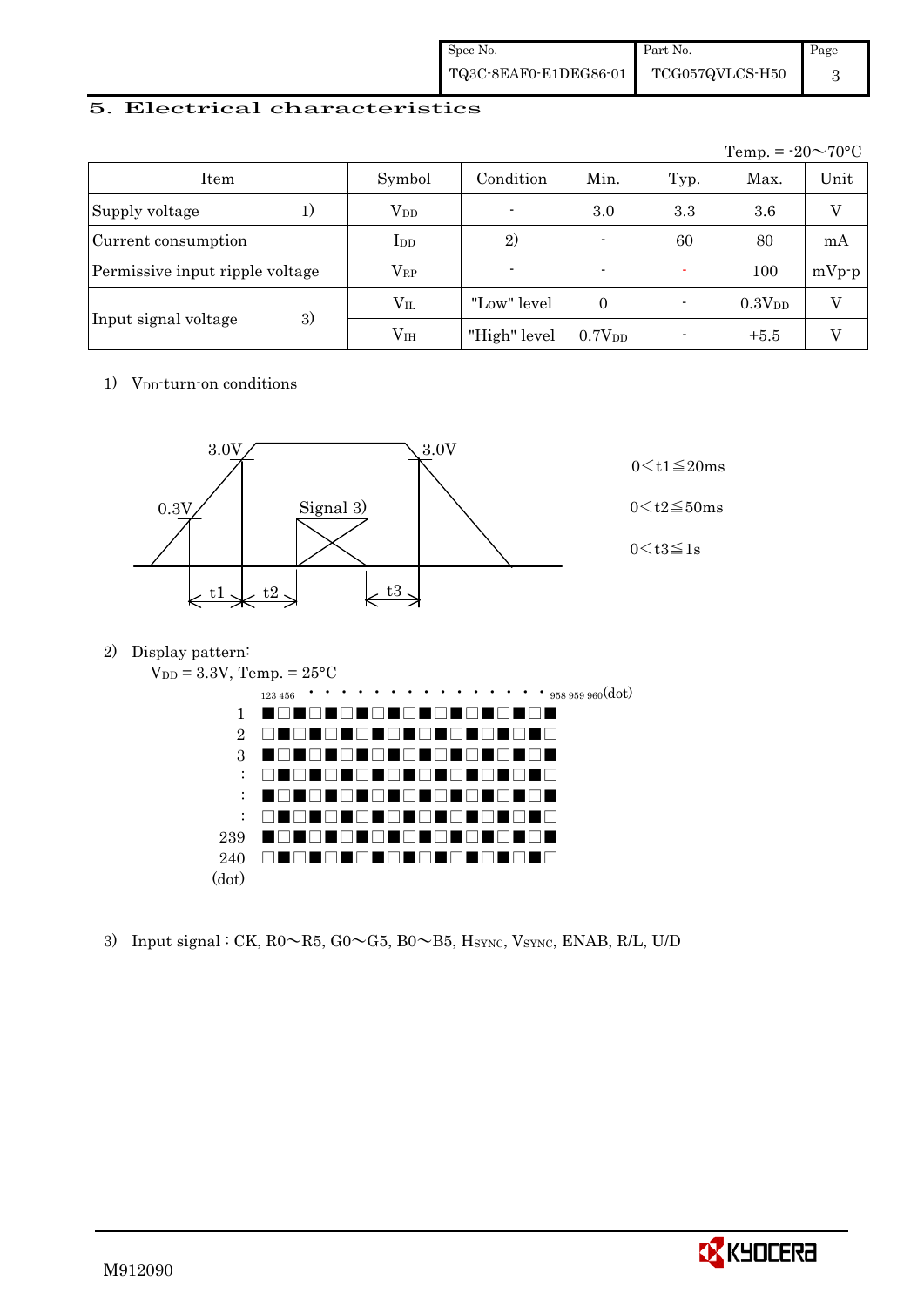### 6. Optical characteristics

Measuring spot =  $\phi$  6.0mm, Temp. = 25°C

| Item                                  |       | Symbol         | Condition                   | Min.                     | Typ. | Max.                     | Unit                     |
|---------------------------------------|-------|----------------|-----------------------------|--------------------------|------|--------------------------|--------------------------|
| Rise                                  |       | $\tau_r$       | $\theta = \phi = 0^{\circ}$ | $\overline{\phantom{0}}$ | 10   |                          | ms                       |
| Response time                         | Down  | $\tau$ d       | $\theta = \phi = 0^{\circ}$ | $\blacksquare$           | 25   |                          | ms                       |
|                                       |       | $\theta$ upper |                             |                          | 80   |                          |                          |
| Viewing angle range<br>View direction |       | $\theta$ LOWER | $CR \ge 5$                  | ÷,                       | 80   |                          | deg.                     |
| $: 12$ o'clock                        |       | $\phi$ left    |                             |                          | 80   |                          |                          |
| (Gray inversion)                      |       | $\phi$ RIGHT   |                             | $\overline{\phantom{a}}$ | 80   | $\overline{\phantom{0}}$ | deg.                     |
| Contrast ratio                        |       | CR             | $\theta = \phi = 0^{\circ}$ | 300                      | 500  |                          | $\overline{\phantom{a}}$ |
| <b>Brightness</b>                     |       | L              | IL=60mA/Line                | 800                      | 1000 |                          | cd/m <sup>2</sup>        |
|                                       | Red   | $\mathbf X$    | $\theta = \phi = 0^{\circ}$ | 0.57                     | 0.62 | 0.67                     |                          |
|                                       |       | У              |                             | 0.31                     | 0.36 | 0.41                     |                          |
|                                       |       | $\mathbf X$    |                             | 0.29                     | 0.34 | 0.39                     |                          |
| Chromaticity                          | Green | $\mathbf y$    | $\theta = \phi = 0^{\circ}$ | 0.54                     | 0.59 | 0.64                     | $\overline{a}$           |
| coordinates                           |       | $\mathbf X$    | $\theta = \phi = 0^{\circ}$ | 0.09                     | 0.14 | 0.19                     |                          |
|                                       | Blue  | У              |                             | 0.04                     | 0.09 | 0.14                     |                          |
|                                       | White | $\mathbf X$    | $\theta = \phi = 0^{\circ}$ | 0.27                     | 0.32 | 0.37                     |                          |
|                                       |       | $\mathbf y$    |                             | 0.29                     | 0.34 | 0.39                     |                          |

6-1. Definition of contrast ratio

$$
CR(Contrast ratio) = \frac{Brightness with all pixels "White"}
$$
  
Brightness with all pixels "Black"

#### 6-2. Definition of response time



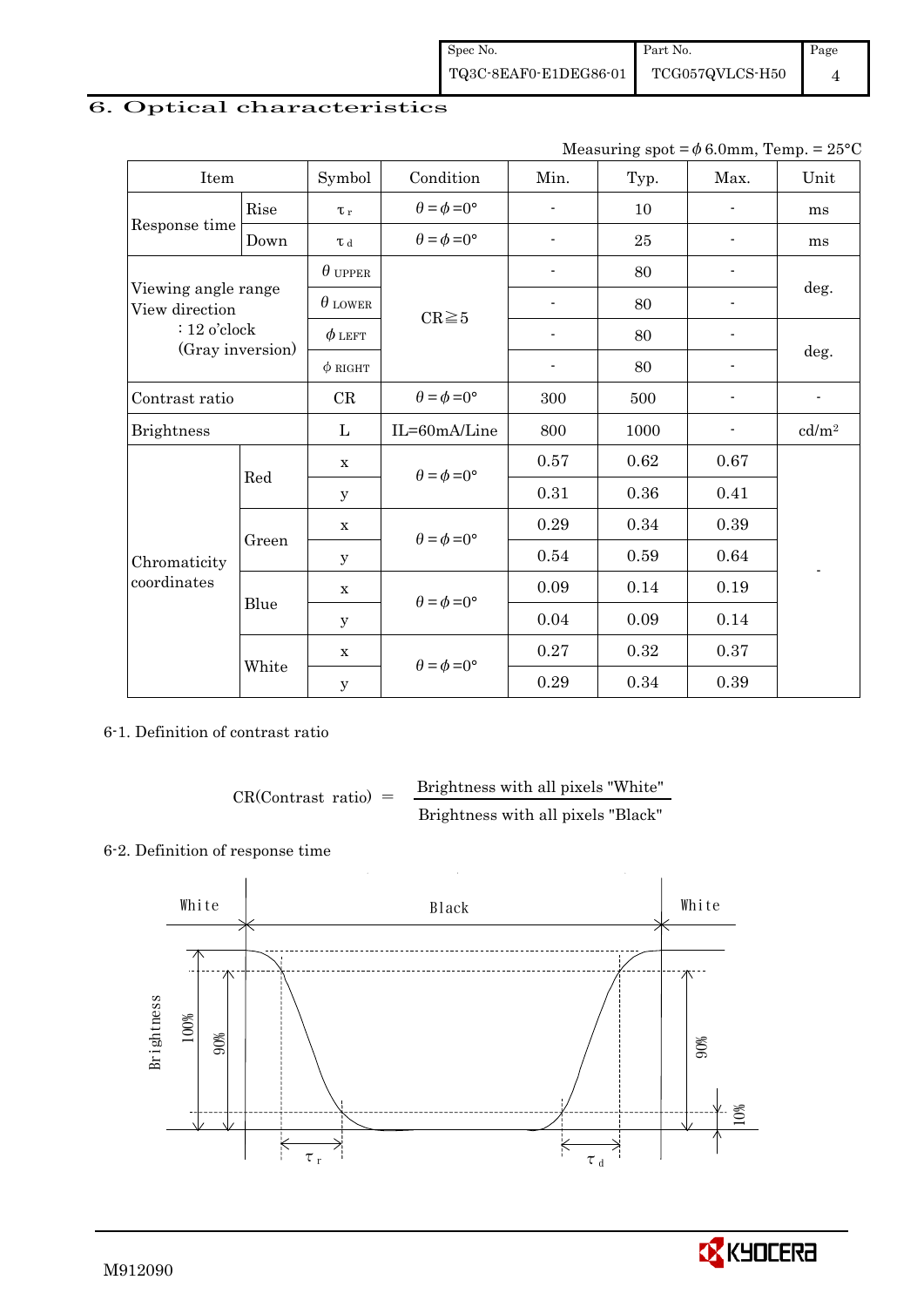

6-4. Brightness measuring points



- 1) Rating is defined on the average in the viewing area. (measured point  $1\sim 5$ )
- 2) Measured 30 minutes after the LED is powered on. (Ambient temp.  $= 25^{\circ}$ C)

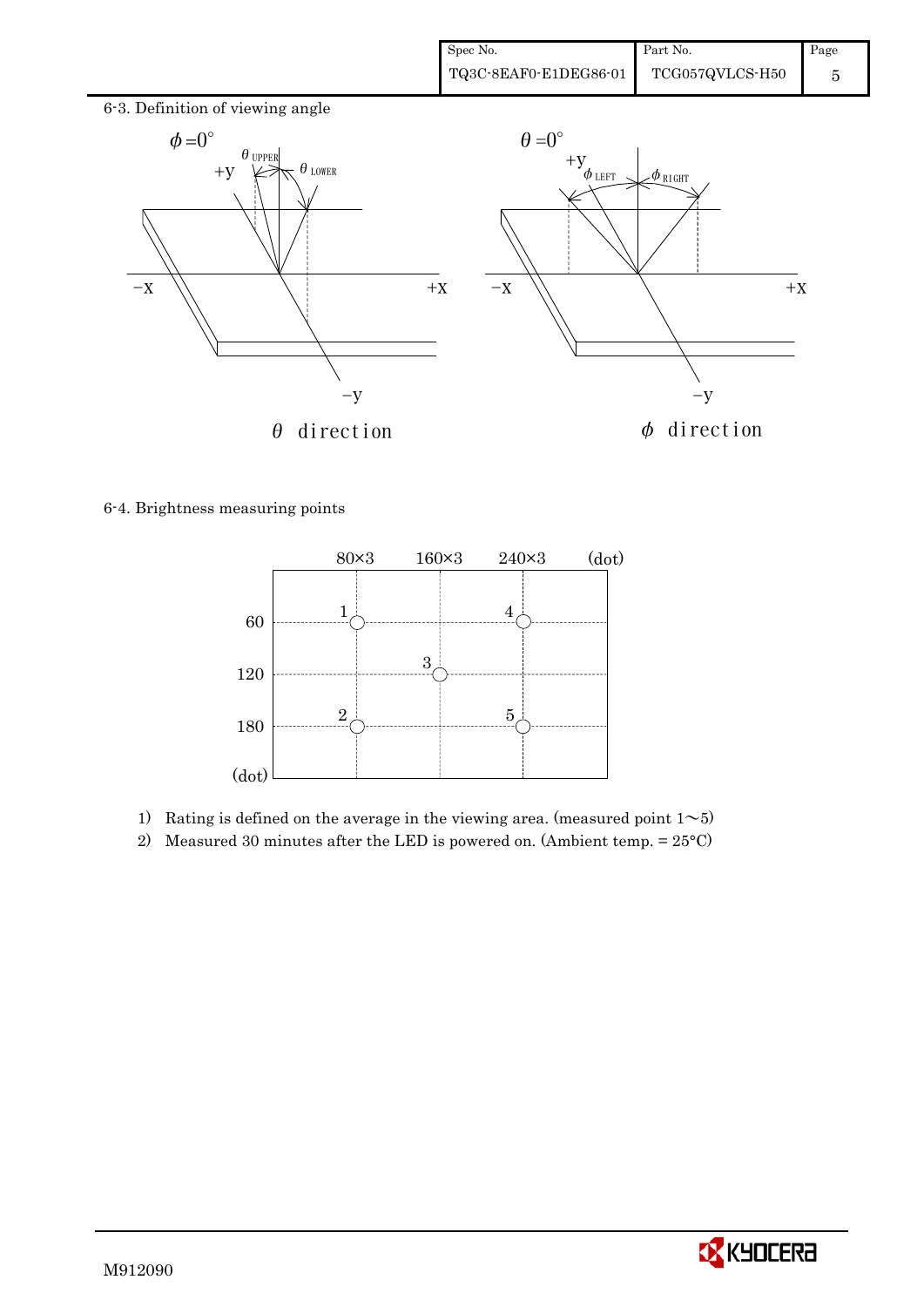# 7. Interface signals

| No.              | Symbol               | Description                                                                      | I/O                      | Note         |
|------------------|----------------------|----------------------------------------------------------------------------------|--------------------------|--------------|
| $\mathbf{1}$     | <b>GND</b>           | <b>GND</b>                                                                       |                          |              |
| $\overline{2}$   | <b>CK</b>            | Clock signal for sampling each data signal                                       | $\bf I$                  |              |
| 3                | <b>H</b> sync        | Horizontal synchronous signal (negative)                                         | $\bf I$                  |              |
| $\overline{4}$   | $\rm{V}_{\rm{SYNC}}$ | Vertical synchronous signal (negative)                                           | I                        |              |
| $\overline{5}$   | <b>GND</b>           | <b>GND</b>                                                                       |                          |              |
| $\overline{6}$   | R <sub>0</sub>       | RED data signal (LSB)                                                            | I                        |              |
| $\overline{7}$   | R1                   | RED data signal                                                                  | $\bf I$                  |              |
| $\,8\,$          | R <sub>2</sub>       | RED data signal                                                                  | I                        |              |
| $\boldsymbol{9}$ | R3                   | RED data signal                                                                  | I                        |              |
| 10               | R <sub>4</sub>       | RED data signal                                                                  | $\bf I$                  |              |
| 11               | R5                   | RED data signal (MSB)                                                            | $\mathbf I$              |              |
| 12               | <b>GND</b>           | <b>GND</b>                                                                       | $\blacksquare$           |              |
| 13               | G <sub>0</sub>       | GREEN data signal (LSB)                                                          | $\mathbf I$              |              |
| 14               | G <sub>1</sub>       | GREEN data signal                                                                | I                        |              |
| 15               | G <sub>2</sub>       | GREEN data signal                                                                | I                        |              |
| 16               | G <sub>3</sub>       | GREEN data signal                                                                | $\overline{I}$           |              |
| 17               | G <sub>4</sub>       | GREEN data signal                                                                | $\mathbf I$              |              |
| 18               | G5                   | GREEN data signal (MSB)                                                          | $\rm I$                  |              |
| 19               | <b>GND</b>           | <b>GND</b>                                                                       |                          |              |
| 20               | B <sub>0</sub>       | BLUE data signal (LSB)                                                           | $\bf I$                  |              |
| 21               | B1                   | BLUE data signal                                                                 | I                        |              |
| 22               | B2                   | BLUE data signal                                                                 | $\bf I$                  |              |
| 23               | B <sub>3</sub>       | BLUE data signal                                                                 | $\mathbf I$              |              |
| 24               | B4                   | <b>BLUE</b> data signal                                                          | $\mathbf I$              |              |
| 25               | B5                   | BLUE data signal (MSB)                                                           | $\bf I$                  |              |
| 26               | <b>GND</b>           | <b>GND</b>                                                                       | $\mathbf{r}$             |              |
| 27               | <b>ENAB</b>          | Signal to settle the horizontal display position (positive)                      | I                        | 1)           |
| 28               | $V_{DD}$             | 3.3V power supply                                                                | $\mathbf{r}$             |              |
| 29               | $V_{DD}$             | 3.3V power supply                                                                | $\blacksquare$           |              |
| 30               | R/L                  | Horizontal display mode select signal<br>L: Normal, H: Left / Right reverse mode | T                        | $\mathbf{2}$ |
| 31               | U/D                  | Vertical display mode select signal<br>H: Normal, L: Up / Down reverse mode      | T                        | 2)           |
| 32               | NC                   | No connect                                                                       | I                        |              |
| 33               | <b>GND</b>           | <b>GND</b>                                                                       | $\overline{\phantom{a}}$ |              |

 ${\rm LCD~connector} ~~:~{\rm IMSA\text{-}9632S\text{-}33Z02\text{-}GF1}~~({\rm IRISO})$ Recommended matching FFC or FPC : 0.5mm pitch

- 
- 

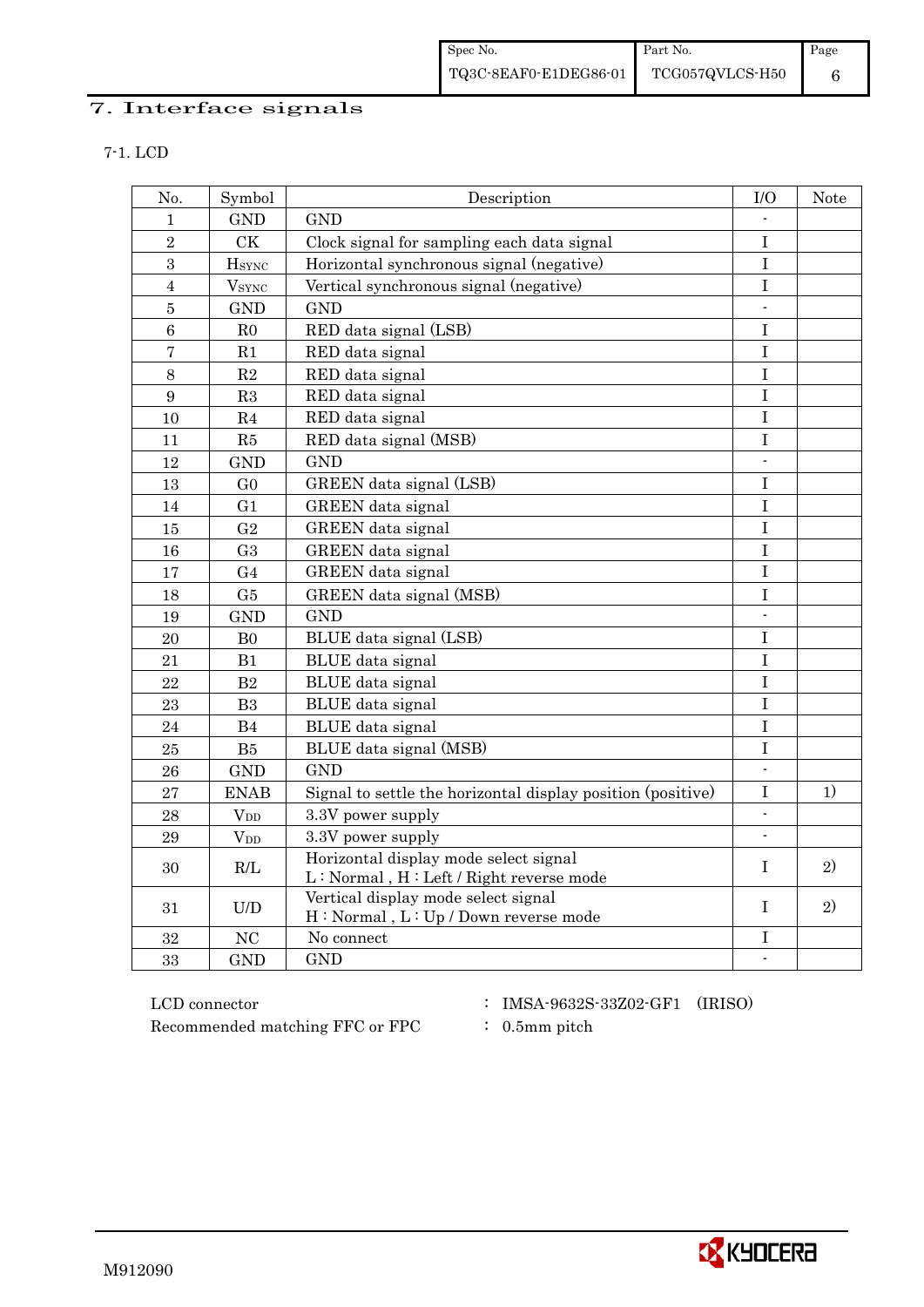| Spec No.              | Part No.        | Page |
|-----------------------|-----------------|------|
| TQ3C-8EAF0-E1DEG86-01 | TCG057QVLCS-H50 |      |

- 1) The horizontal display start timing is settled in accordance with a rising timing of ENAB signal. In case ENAB is fixed "Low", the horizontal start timing is determined. Don't keep ENAB "High" during operation.
- 2)



### 7-2.LED

| No.            | Symbol | Description |
|----------------|--------|-------------|
|                | AN1    | Anode 1     |
| $\overline{2}$ | AN2    | Anode 2     |
| 3              | CA1    | Cathode 1   |
|                | $C_A2$ | Cathode 2   |

LCD side connector : PHR-4 (JST) Recommended matching connector : B4B-PH-SM4-TB (JST) : B4B-PH-SM4-TB(LF)(SN)  $(JST)\cdots (R \text{oHS} \text{ Compliant})$ : S4B-PH-SM4-TB (JST)

:  $S4B-PH-SM4-TB (LF)(SN)$  (JST) $\cdots$ (RoHS Compliant)

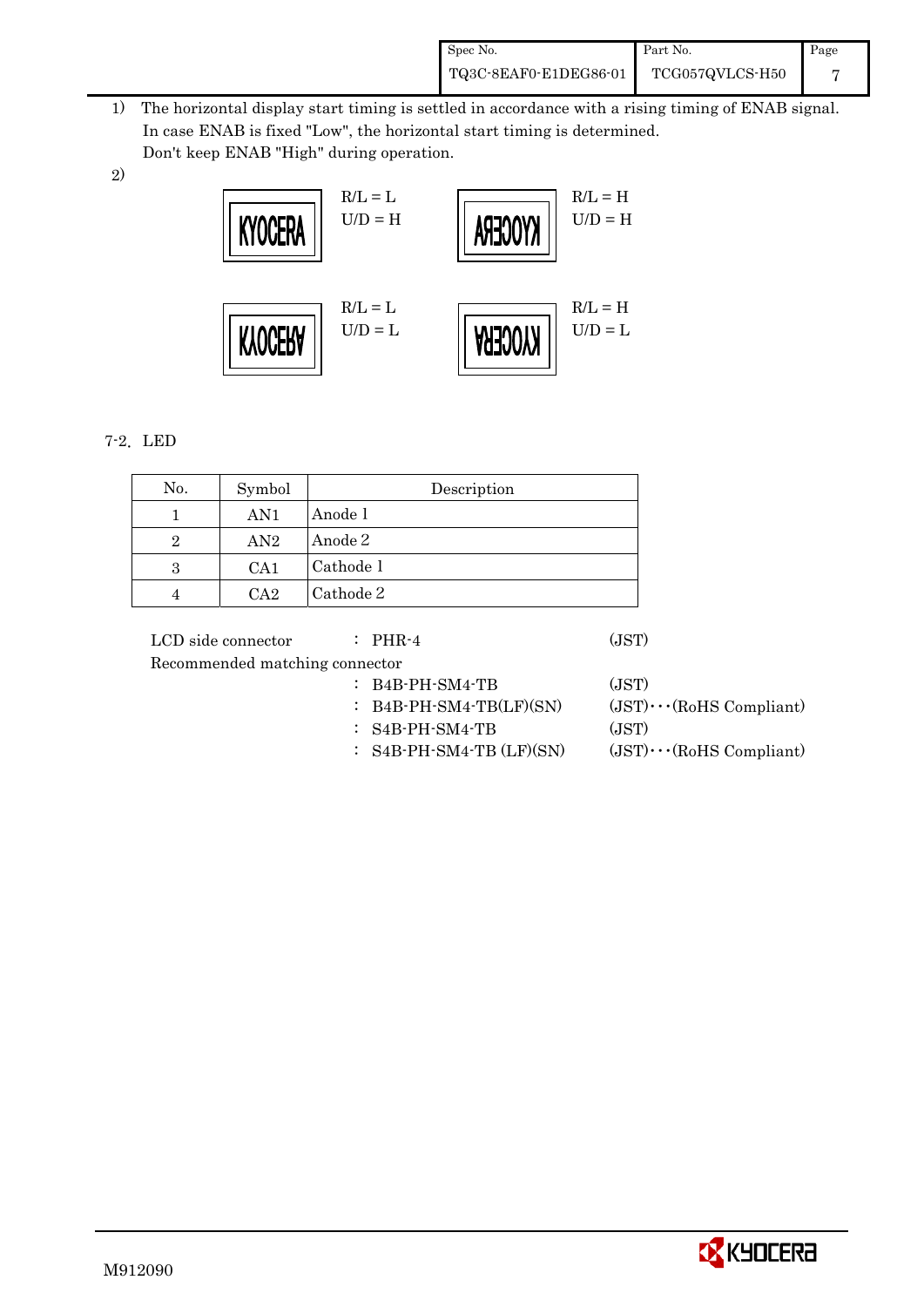### 8. Input timing characteristics

# Item Symbol Min Typ Max Unit Note Frequency  $1/Tc$   $6.3$   $7.0$  MHz Clock Duty ratio  $\begin{array}{|c|c|c|c|c|c|c|c|c|} \hline \end{array}$  Tch/Tc  $\begin{array}{|c|c|c|c|c|c|c|} \hline \end{array}$  60  $\begin{array}{|c|c|c|c|c|c|} \hline \end{array}$  % Set up time Tds 5 - - ns Data Hold time Tdh 10 - - ns  $50.0$  63.6 -  $\mu s$ Cycle TH Horizontal sync. Cycle TH 360 400 450 clock signal Pulse width  $THp \mid 2 \mid 96 \mid 200 \mid clock$ Cycle TV 251 262 280 line Vertical sync. signal Pulse width TVp 2 - 34 line Horizontal display period THd 320 clock Hsync,-Clock phase difference  $\vert$  THc  $\vert$  10  $\vert$  - Tc-10  $\vert$  ns Hsync-Vsync. phase difference  $\vert$  TVh  $\vert$  Tc  $\vert$  - TH-THp  $\vert$  ns Vertical sync. signal start position  $\begin{array}{|c|c|c|c|c|c|c|c|c|} \hline \end{array}$  TVs 7 line Vertical display period  $\overline{Y}$  TVd  $\overline{Z}$  240 line

#### 8-1. Timing characteristics

1) In case of lower frequency, the deterioration of the display quality, flicker etc., may occur.

#### 8-2. Horizontal display position

| Item                                               |             | Symbol | Min | Typ | Max     | Unit  | Note |
|----------------------------------------------------|-------------|--------|-----|-----|---------|-------|------|
|                                                    | Set up time | Tes    |     |     | $Te-10$ | ns    |      |
| Enable signal                                      | Pulse width | Tep    |     | 320 | $TH-10$ | clock |      |
| H <sub>SYNC</sub> - Enable signal phase difference |             | The    | 2   |     | TH-340  | clock |      |

1) When ENAB is fixed at "Low", the display starts from the data of C52(clock) as shown in 8-5.

2) The horizontal display position is determined by ENAB signal.

### 8-3. Vertical display position

- 1) The vertical display position (TVs) is 7th line.
- 2) ENAB signal is independent of vertical display position.

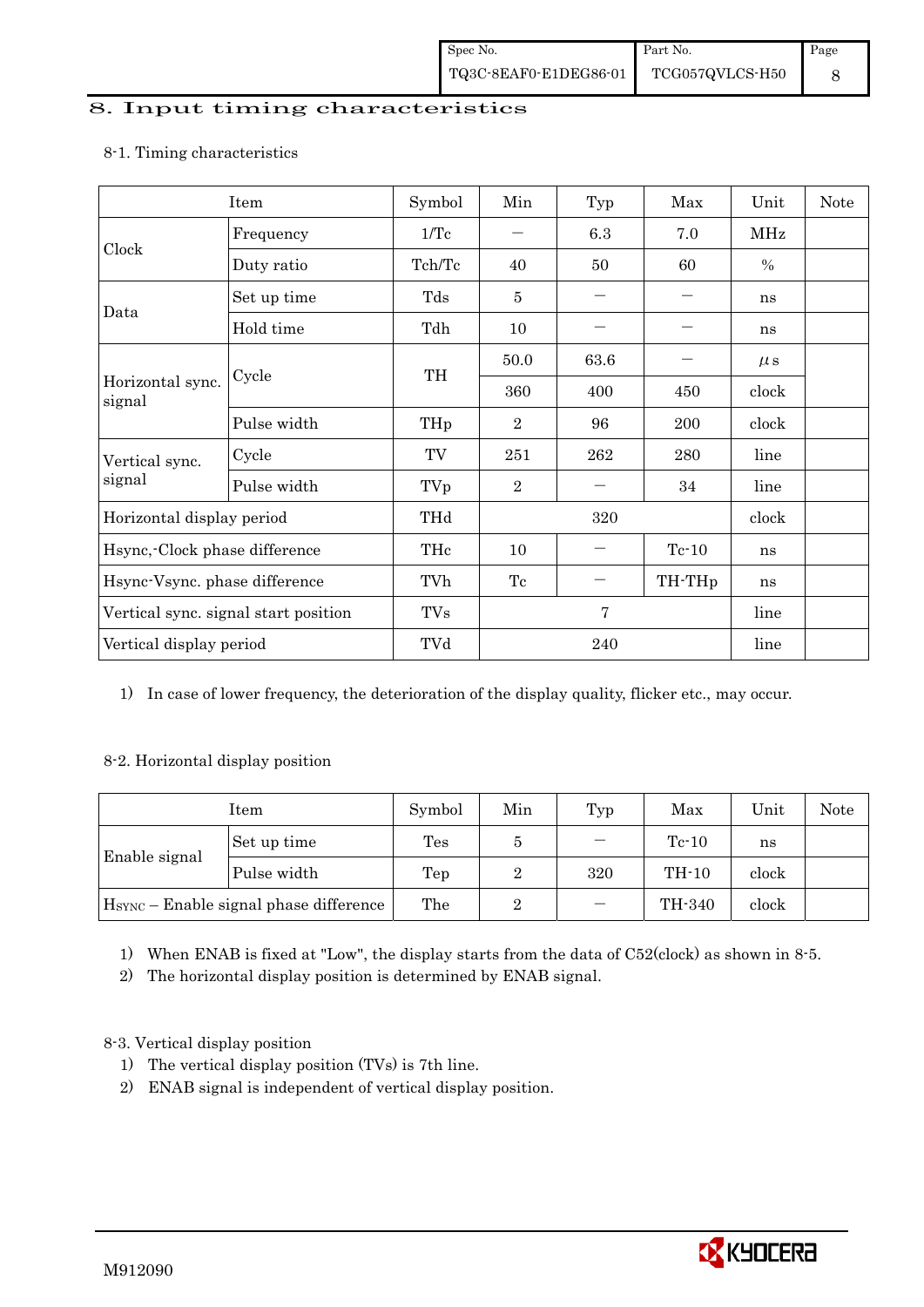8-4. Input Data Signals and Display position on the screen



8-5. Input timing characteristics



- 1) When ENAB is fixed at "Low", the display starts from the data of C52(Clock).
- 2) The vertical display position(TVs) is fixed at 7th line.

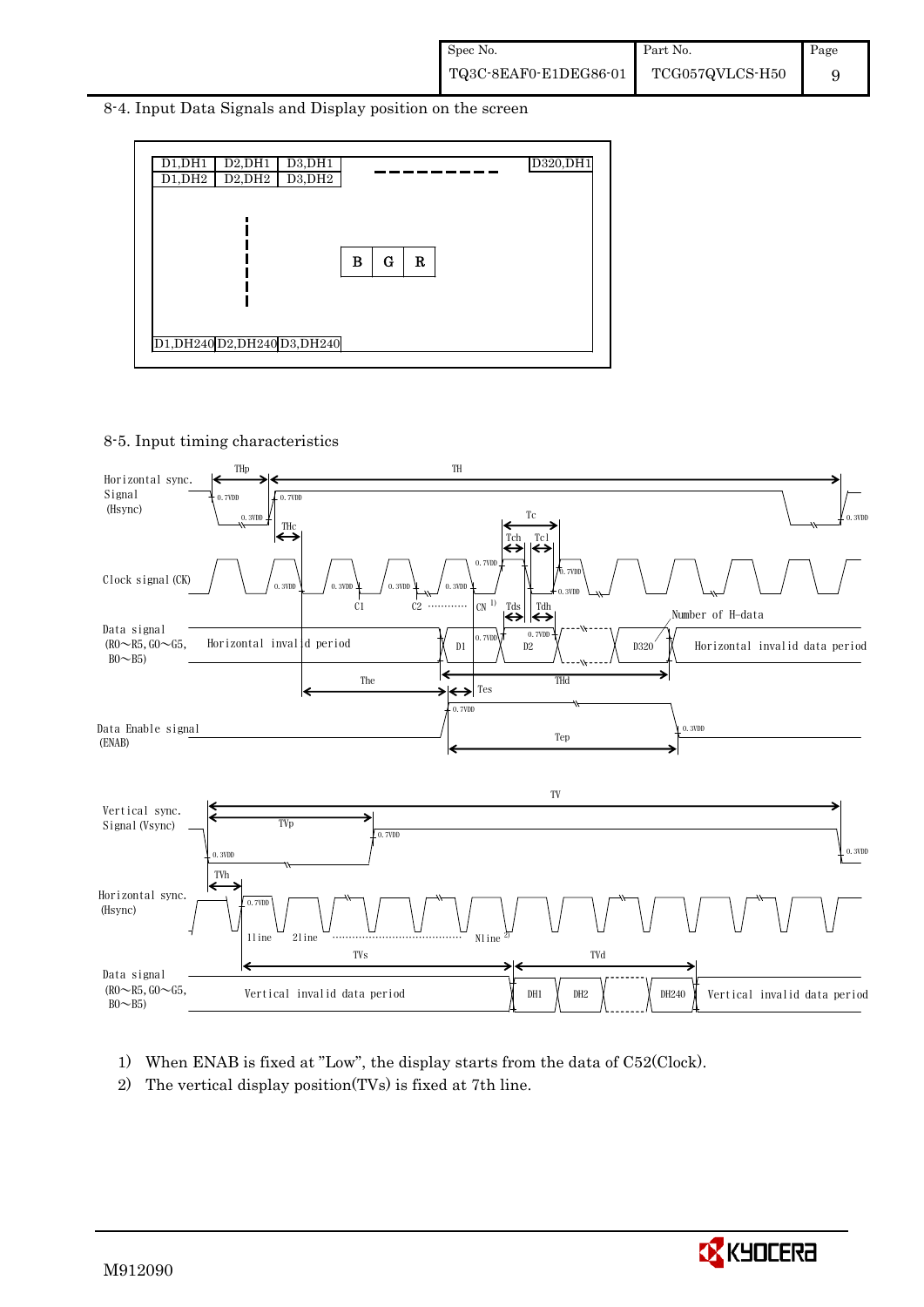#### 9. Backlight characteristics

|                     |         |        |      |        |                |      | Temp.= $25^{\circ}$ C        |
|---------------------|---------|--------|------|--------|----------------|------|------------------------------|
| Item                |         | Symbol | Min. | Typ.   | Max.           | Unit | Note                         |
| Forward current     | 1)      | IF     |      | 60     | $\blacksquare$ | mA   | Ta= $-20\sim70$ °C           |
|                     |         |        |      | 18.9   | 22.1           | v    | IF=60mA, Ta= $-20^{\circ}$ C |
| Forward voltage     | 1)      | VF     |      | 18.0   | 21.2           | V    | IF=60mA, $Ta=25^{\circ}C$    |
|                     |         |        |      | 17.5   | 20.6           | V    | IF=60mA, $Ta=70^{\circ}C$    |
| Operating life time | (2), 3) | Т      |      | 50,000 |                | h    | IF=60mA, $Ta=25^{\circ}C$    |

1) For each "AN-CA"

2) When brightness decrease 50% of minimum brightness.

- 3) Life time is estimated data.(Condition : IF=60mA, Ta=25℃ in chamber).
- 4) An input current below 15mA may reduce the brightness uniformity of the LED backlight. This is because the amount of light from each LED chip is different. Therefore, please evaluate carefully before finalizing the input current.

#### 10. Lot number identification

 $1 \ 2 \ 3 \ 4$  5

The lot number shall be indicated on the back of the backlight case of each LCD.

 $TCG057QVLCS-H50 -  $\Box\Box$  -  $\Box\Box$  -  $\Box$  MADE IN  $\Box\Box\Box\Box\Box$$  $\downarrow \downarrow \quad \downarrow \quad \downarrow \qquad \qquad \downarrow$ 

| No1. No5. above indicate              |
|---------------------------------------|
| 1. Year code                          |
| 2. Month code                         |
| 3. Date                               |
| 4. Version Number                     |
| 5. Country of origin (Japan or China) |

| Year       | 2009 | 2010 | 2011 | 2012 | 2013 | 2014 |
|------------|------|------|------|------|------|------|
| $\rm Code$ |      |      |      |      |      |      |

| Month | Jan. | Feb. | Mar. | Apr. | May | Jun. |
|-------|------|------|------|------|-----|------|
| Code  |      |      |      |      |     |      |

| Month | Jul. | Aug. | Sep. | $\rm Oct.$ | Nov. | $\operatorname{Dec.}$ |
|-------|------|------|------|------------|------|-----------------------|
| Code  |      |      |      | v          |      |                       |

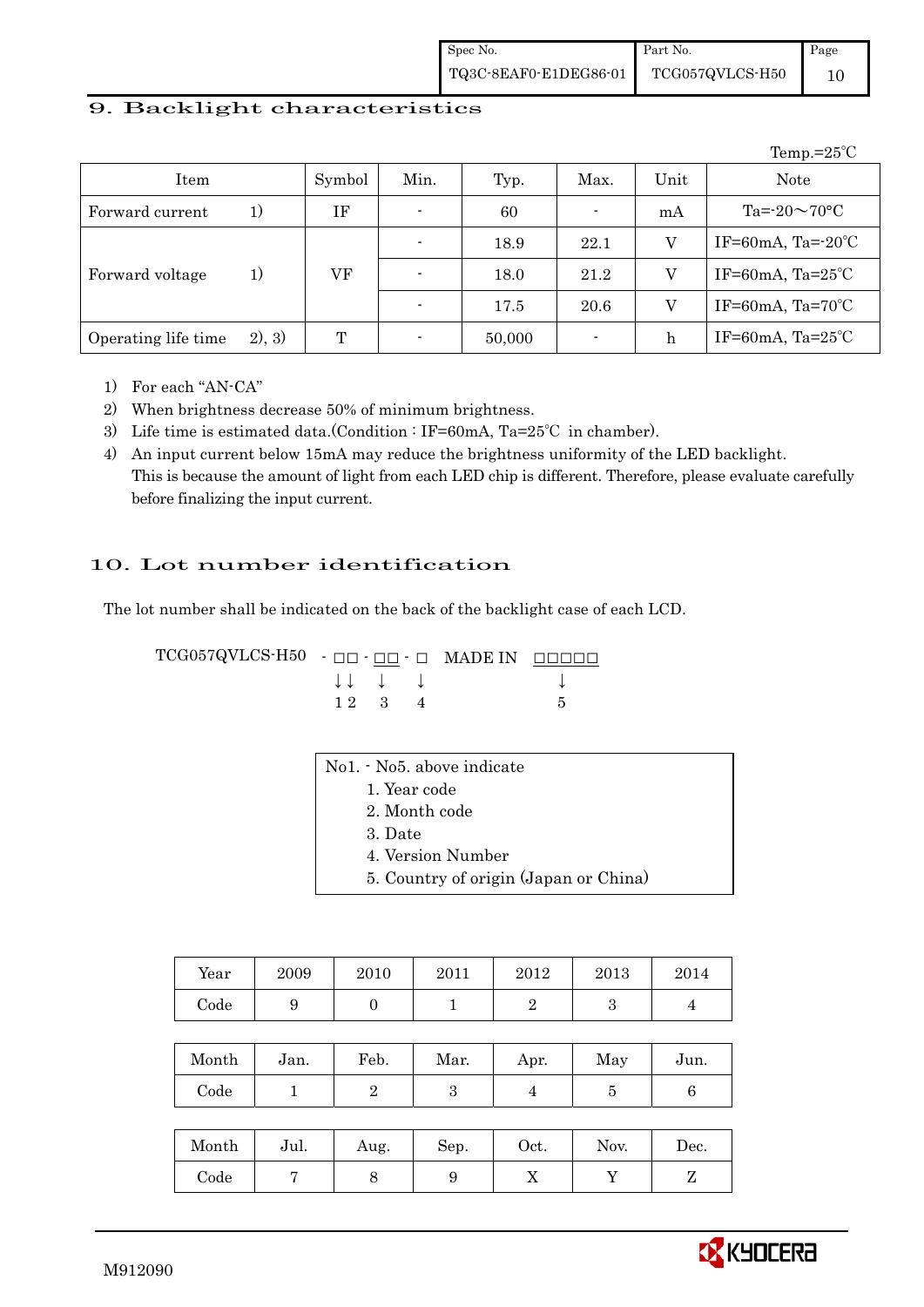#### 11. Warranty

11-1. Incoming inspection

Please inspect the LCD within one month after your receipt.

11-2. Production warranty

 Kyocera warrants its LCD's for a period of 12 months from the ship date. Kyocera shall, by mutual agreement, replace or re-work defective LCD's that are shown to be Kyocera's responsibility.

## 12. Precautions for use

- 12-1. Installation of the LCD
- 1) The LCD has a grounding hole. Please ground the LCD to prevent noise and to stabilize its performance as circumstances demand.



- 2) A transparent protection plate shall be added to protect the LCD and its polarizer
- 3) The LCD shall be installed so that there is no pressure on the LSI chips.
- 4) The LCD shall be installed flat, without twisting or bending.
- 5) Please refer to the following our recommendable value of Clamp-down torque when installing. Clamp-down torque : 0.32±0.03N・m Please set up 'SPEED-LOW', 'SOFT START-SLOW' when using electric driver.

Recommendable screw JIS tapping screw two types nominal dia.3.0mm installing boss hole depth 3.5±0.5mm

Please be careful not to use high torque which may damage LCD in installation.<br>6) A transparent protection sheet is attached to the polarizer. Please remove the protection film slowly before use, paying attention to static electricity.

12-2. Static electricity

- 1) Since CMOS ICs are mounted directly onto the LCD glass, protection from static electricity is required.
- 2) Workers should use body grounding. Operator should wear ground straps.

### 12-3. LCD operation

1) The LCD shall be operated within the limits specified. Operation at values outside of these limits may shorten life, and/or harm display images.

12-4. Storage

- 1) The LCD shall be stored within the temperature and humidity limits specified. Store in a dark area, and protect the LCD from direct sunlight or fluorescent light.
- 2) Always store the LCD so that it is free from external pressure onto it.

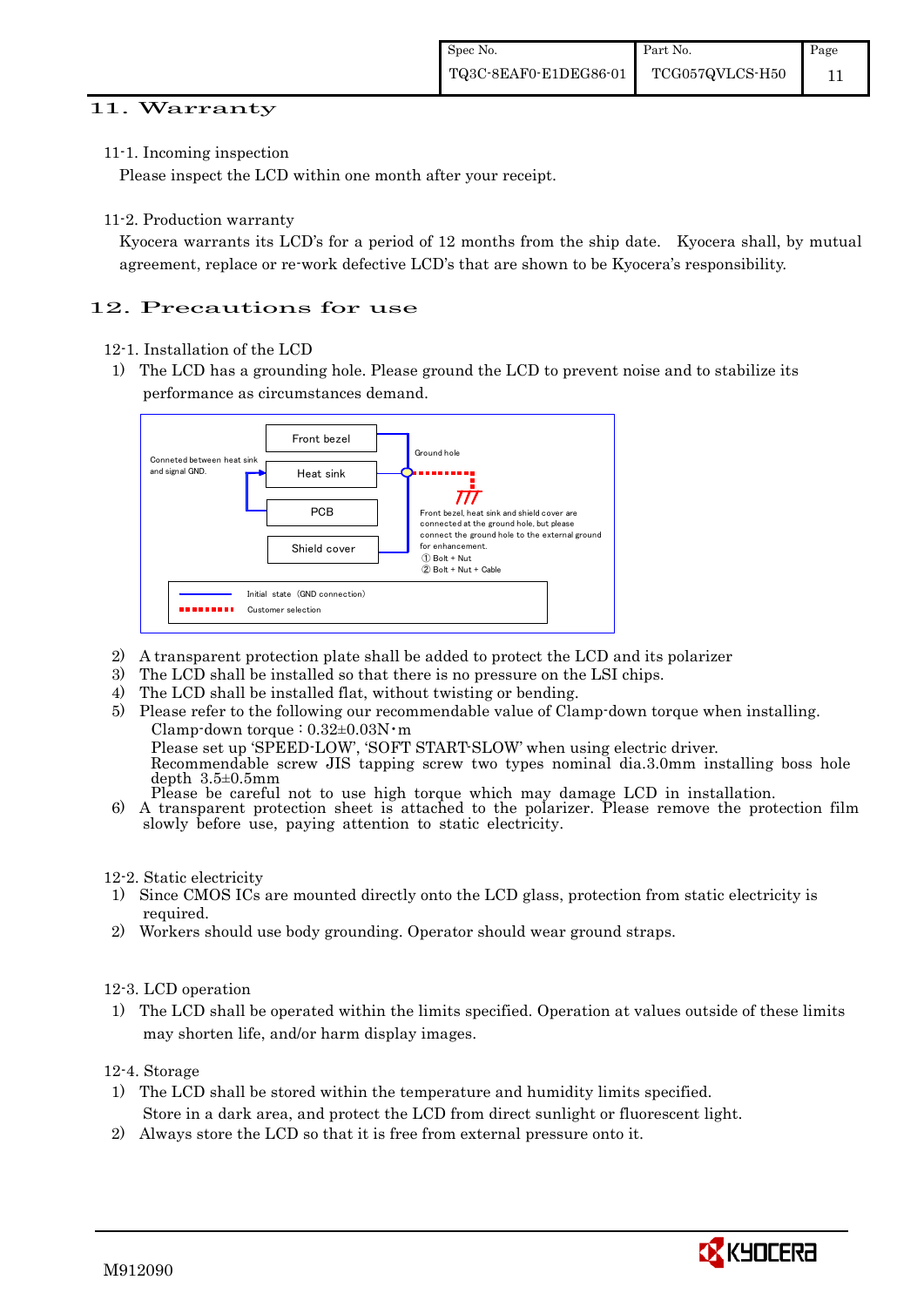Page 12

#### 12-5. Usage

- 1) DO NOT store in a high humidity environment for extended periods. Polarizer degradation bubbles, and/or peeling off of the polarizer may result.
- 2) The front polarizer is easily scratched or damaged. Prevent touching it with any hard material, and from being pushed or rubbed.
- 3) The LCD screen may be cleaned by wiping the screen surface with a soft cloth or cotton pad using a little Ethanol.
- 4) Water may cause damage or discoloration of the polarizer. Clean condensation or moisture from any source immediately.
- 5) Always keep the LCD free from condensation during testing. Condensation may permanently spot or stain the polarizer.
- 6) Do not pull the LED lead wires and do not bend the root of the wires. Housing should be designed to protect LED lead wires from external stress.
- 7) Do not disassemble LCD because it will result in damage.
- 8) This Kyocera LCD has been specifically designed for use in general electronic devices, but not for use in a special environment such as usage in an active gas. Hence, when the LCD is supposed to be used in a special environment, evaluate the LCD thoroughly beforehand and do not expose the LCD to chemicals such as an active gas.
- 9) Please do not use solid-base image pattern for long hours because a temporary afterimage may appear. We recommend using screen saver etc. in cases where a solid-base image pattern must be used.
- 10) Liquid crystal may leak when the LCD is broken. Be careful not to let the fluid go into your eyes and mouth. In the case the fluid touches your body; rinse it off right away with water and soap.

| Test item                            | Test condition                                                                                       | Test time |                                                            | Judgement                                                                  |
|--------------------------------------|------------------------------------------------------------------------------------------------------|-----------|------------------------------------------------------------|----------------------------------------------------------------------------|
| High temp.<br>atmosphere             | $80^{\circ}$ C                                                                                       | 240h      | Display function<br>Display quality<br>Current consumption | $\therefore$ No defect<br>$\therefore$ No defect<br>$\therefore$ No defect |
| Low temp.<br>atmosphere              | $-30^{\circ}$ C                                                                                      | 240h      | Display function<br>Display quality<br>Current consumption | $\therefore$ No defect<br>$\therefore$ No defect<br>$\therefore$ No defect |
| High temp.<br>humidity<br>atmosphere | $40^{\circ}$ C 90% RH                                                                                | 240h      | Display function<br>Display quality<br>Current consumption | : No defect<br>$\therefore$ No defect<br>$: No$ defect                     |
| Temp. cycle                          | $-30\degree C$<br>0.5 <sub>h</sub><br>R.T.<br>0.5 <sub>h</sub><br>$80^{\circ}$ C<br>0.5 <sub>h</sub> | 10cycles  | Display function<br>Display quality<br>Current consumption | $\therefore$ No defect<br>: No defect<br>$\therefore$ No defect            |
| High temp.<br>operation              | $70^{\circ}$ C                                                                                       | 500h      | Display function<br>Display quality<br>Current consumption | $\therefore$ No defect<br>$\therefore$ No defect<br>$: No$ defect          |

# 13. Reliability test data

1) Each test item uses a test LCD only once. The tested LCD is not used in any other tests.

- 2) The LCD is tested in circumstances in which there is no condensation.
- 3) The reliability test is not an out-going inspection.
- 4) The result of the reliability test is for your reference purpose only. The reliability test is conducted only to examine the LCD's capability.

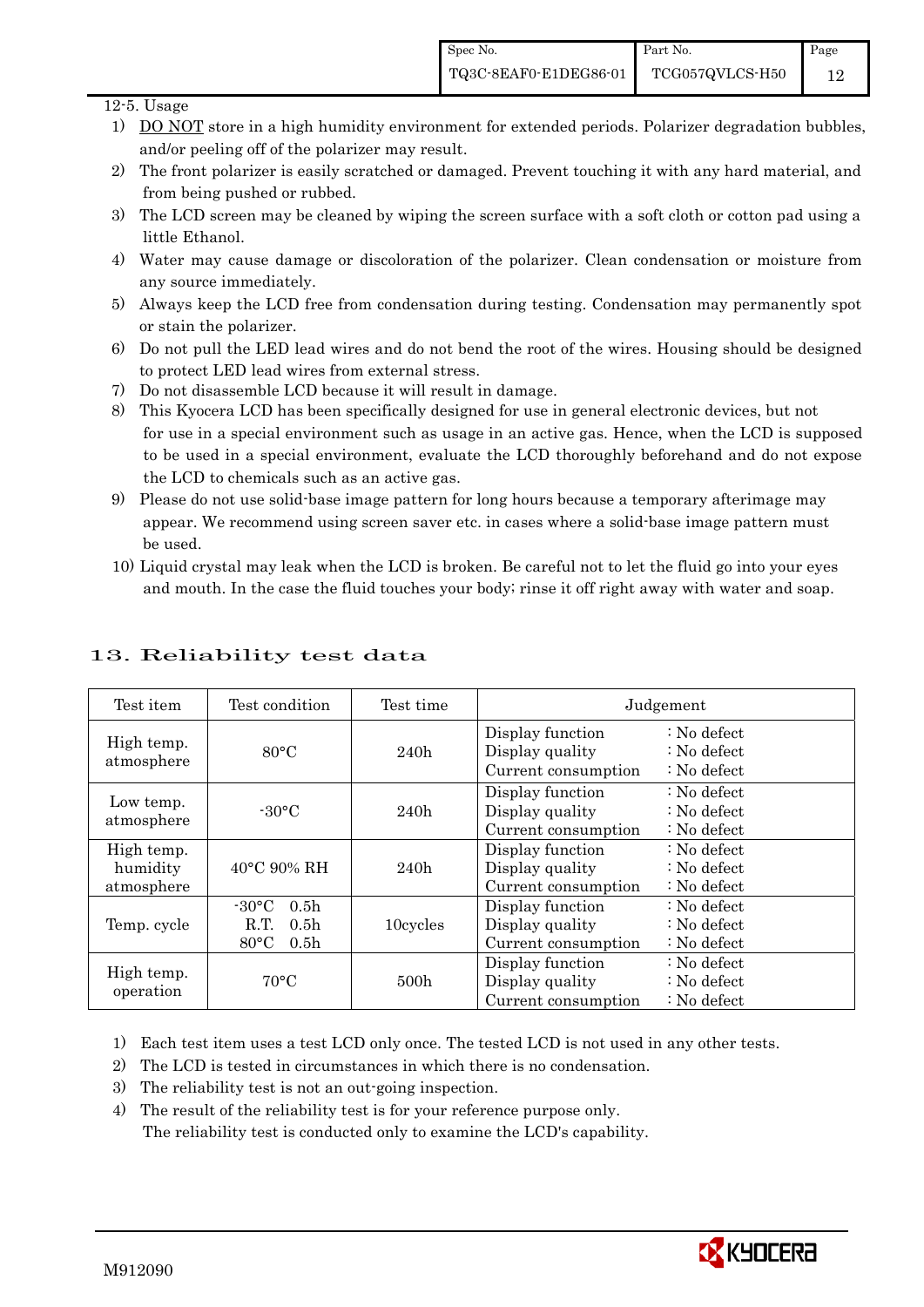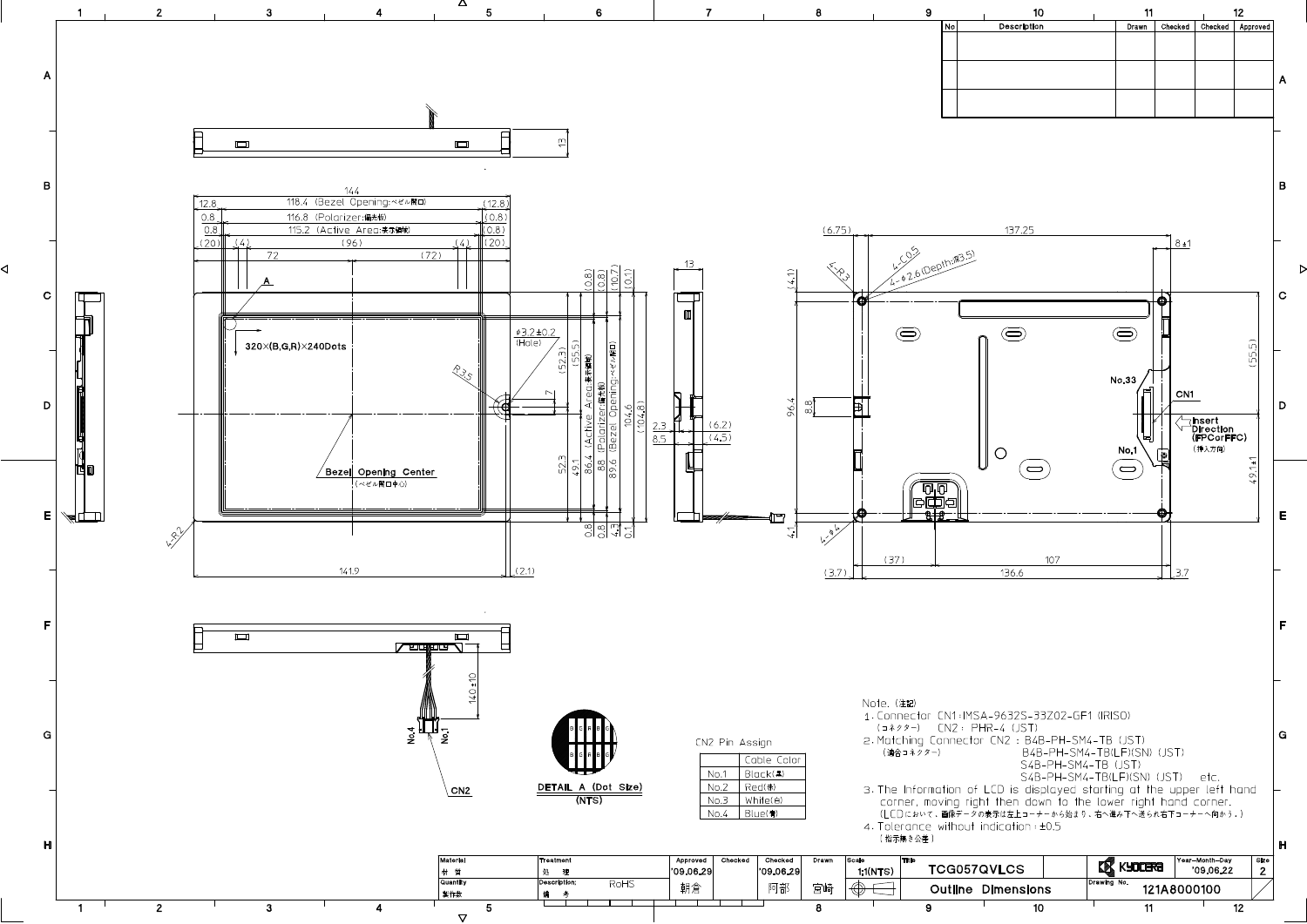| Spec No. | TQ3C-8EAF0-E2DEG87-00 |
|----------|-----------------------|
| Date     | July 2, 2009          |

# KYOCERA INSPECTION STANDARD

# TYPE : TCG057QVLCS-H50

### KYOCERA CORPORATION KAGOSHIMA HAYATO PLANT LCD DIVISION

| Original     |          | Designed by : Engineering dept. | Confirmed by $:QA$ dept. |              |          |
|--------------|----------|---------------------------------|--------------------------|--------------|----------|
| Issue Date   | Prepared | Checked                         | Approved                 | Checked      | Approved |
| July 2, 2009 | Weano    | Homajaki<br>$\mathcal{U}$       | 4 Marximo <del>r</del> o | J. Sakaguchi |          |

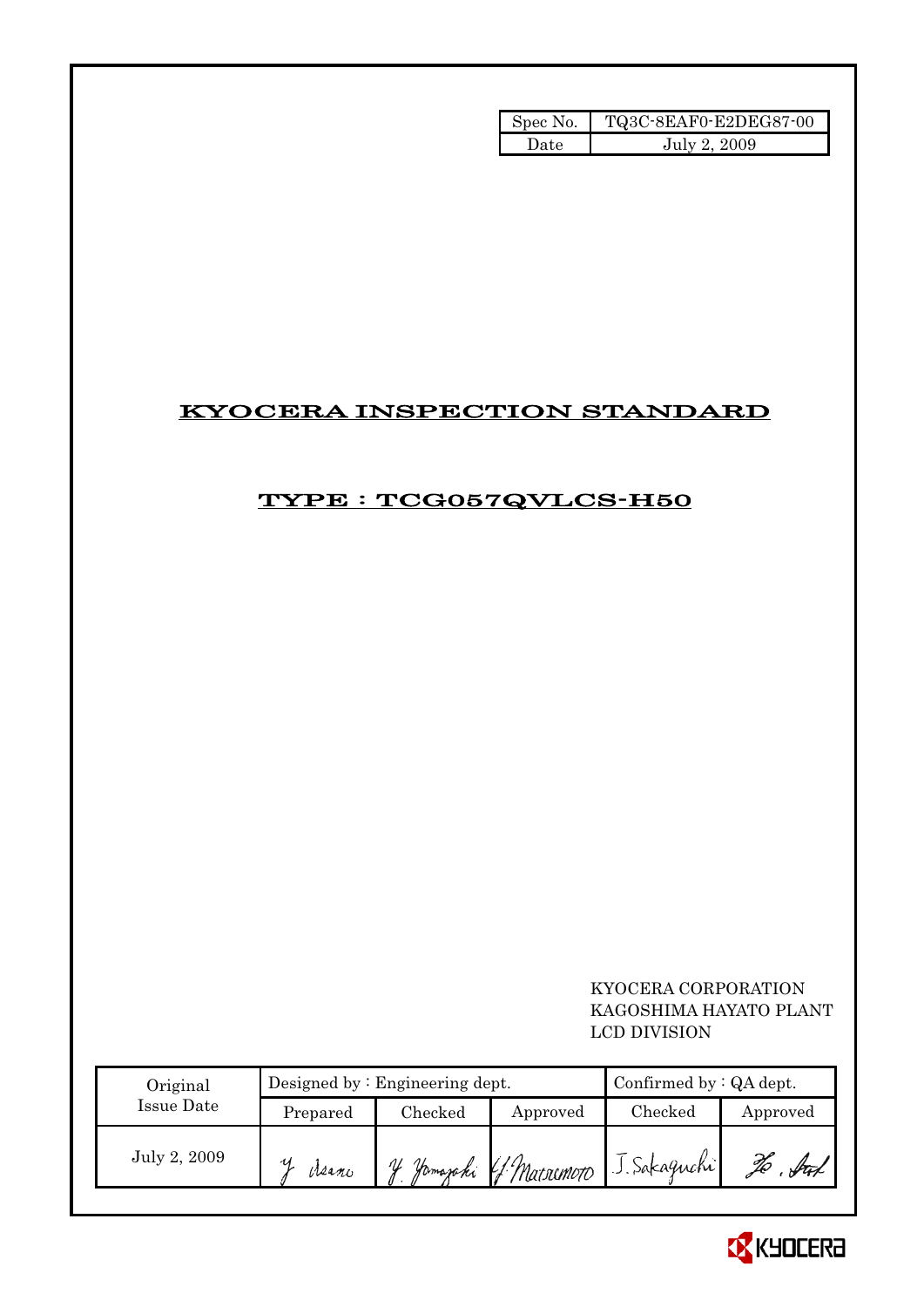| Spec No.              | Part No.        | Page |
|-----------------------|-----------------|------|
| TQ3C-8EAF0-E2DEG87-00 | TCG057QVLCS-H50 |      |

|         |             |          | Revision record                 |                        |                         |          |
|---------|-------------|----------|---------------------------------|------------------------|-------------------------|----------|
|         |             |          | Designed by : Engineering dept. |                        | Confirmed by : QA dept. |          |
|         | $\rm{Date}$ | Prepared | Checked                         | ${\Large\bf Approved}$ | $\rm Checked$           | Approved |
|         |             |          |                                 |                        |                         |          |
|         |             |          |                                 |                        |                         |          |
| Rev.No. | $\rm{Date}$ | Page     |                                 | Descriptions           |                         |          |
|         |             |          |                                 |                        |                         |          |
|         |             |          |                                 |                        |                         |          |
|         |             |          |                                 |                        |                         |          |
|         |             |          |                                 |                        |                         |          |
|         |             |          |                                 |                        |                         |          |
|         |             |          |                                 |                        |                         |          |
|         |             |          |                                 |                        |                         |          |
|         |             |          |                                 |                        |                         |          |
|         |             |          |                                 |                        |                         |          |
|         |             |          |                                 |                        |                         |          |
|         |             |          |                                 |                        |                         |          |
|         |             |          |                                 |                        |                         |          |
|         |             |          |                                 |                        |                         |          |
|         |             |          |                                 |                        |                         |          |
|         |             |          |                                 |                        |                         |          |
|         |             |          |                                 |                        |                         |          |
|         |             |          |                                 |                        |                         |          |
|         |             |          |                                 |                        |                         |          |
|         |             |          |                                 |                        |                         |          |
|         |             |          |                                 |                        |                         |          |
|         |             |          |                                 |                        |                         |          |
|         |             |          |                                 |                        |                         |          |
|         |             |          |                                 |                        |                         |          |
|         |             |          |                                 |                        |                         |          |
|         |             |          |                                 |                        |                         |          |
|         |             |          |                                 |                        |                         |          |
|         |             |          |                                 |                        |                         |          |
|         |             |          |                                 |                        |                         |          |
|         |             |          |                                 |                        |                         |          |
|         |             |          |                                 |                        |                         |          |
|         |             |          |                                 |                        |                         |          |
|         |             |          |                                 |                        |                         |          |
|         |             |          |                                 |                        |                         |          |
|         |             |          |                                 |                        |                         |          |
|         |             |          |                                 |                        |                         |          |

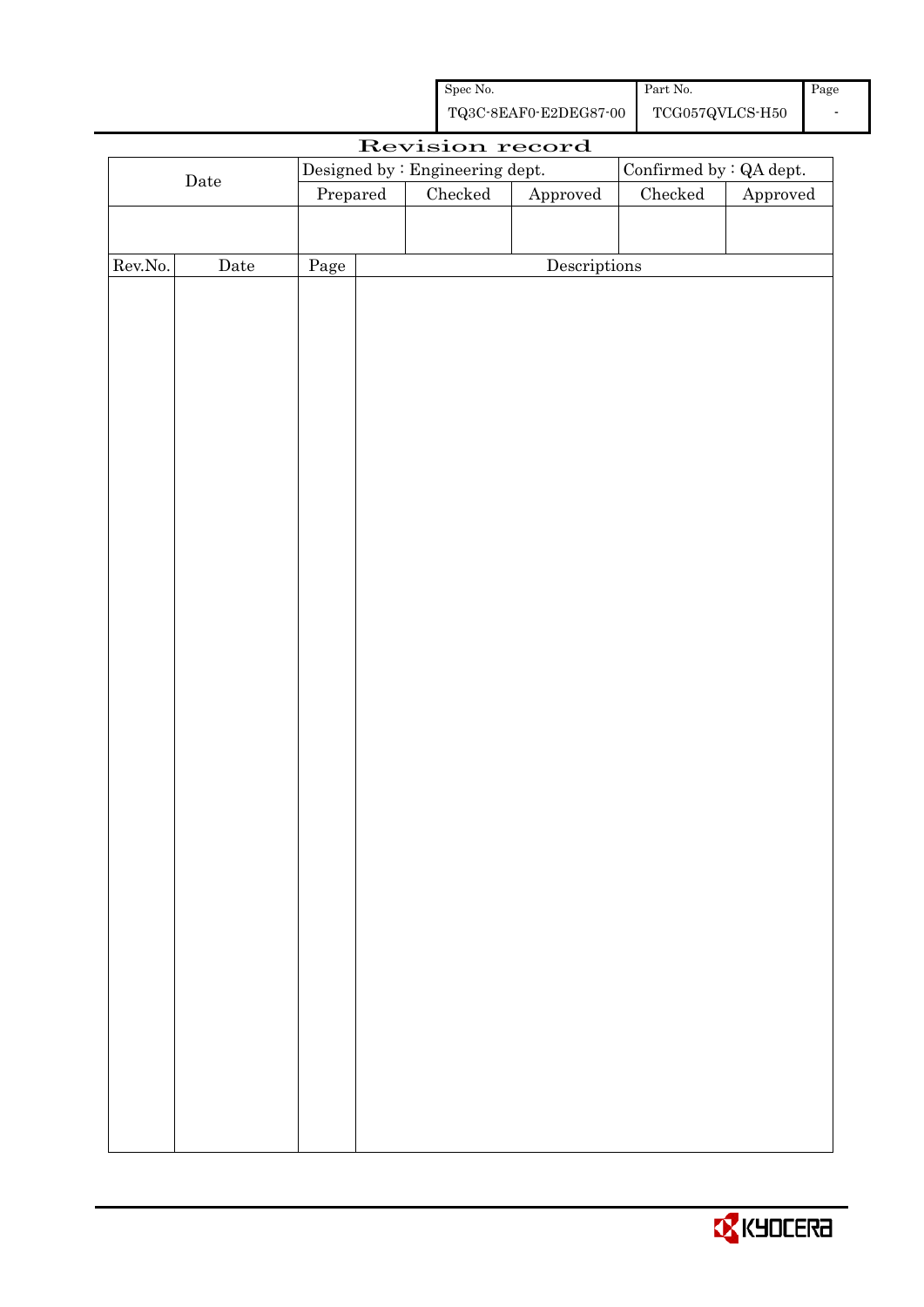|                          | Visuals specification |
|--------------------------|-----------------------|
| $1)$ $N_{\alpha+\alpha}$ |                       |

| 1) Note         |                 |                                                                                    |                                                                                        |  |  |  |
|-----------------|-----------------|------------------------------------------------------------------------------------|----------------------------------------------------------------------------------------|--|--|--|
|                 | Note            |                                                                                    |                                                                                        |  |  |  |
| General         | 1.              | Customer identified anomalies not defined within this inspection standard shall be |                                                                                        |  |  |  |
|                 |                 |                                                                                    | reviewed by Kyocera, and an additional standard shall be determined by mutual          |  |  |  |
|                 | consent.        |                                                                                    |                                                                                        |  |  |  |
|                 | 2.              |                                                                                    | This inspection standard about the image quality shall be applied to any defect within |  |  |  |
|                 |                 | the active area and shall not be applicable to outside of the area.                |                                                                                        |  |  |  |
|                 |                 |                                                                                    |                                                                                        |  |  |  |
|                 | 3.              | Inspection conditions                                                              |                                                                                        |  |  |  |
|                 | Luminance       |                                                                                    | : 500 Lux min.                                                                         |  |  |  |
|                 |                 | Inspection distance                                                                | $\div$ 300 mm.                                                                         |  |  |  |
|                 | Temperature     |                                                                                    | : 25 $\pm$ 5°C                                                                         |  |  |  |
|                 | Direction       |                                                                                    | : Directly above                                                                       |  |  |  |
| Definition of   | Dot defect      | Bright dot defect                                                                  | The dot is constantly "on" when power applied to the                                   |  |  |  |
| inspection item |                 |                                                                                    | LCD, even when all "Black" data sent to the screen.                                    |  |  |  |
|                 |                 |                                                                                    | Inspection tool: 5% Transparency neutral density filter.                               |  |  |  |
|                 |                 |                                                                                    | Count dot: If the dot is visible through the filter.                                   |  |  |  |
|                 |                 |                                                                                    | Don't count dot: If the dot is not visible through the                                 |  |  |  |
|                 |                 |                                                                                    | filter.                                                                                |  |  |  |
|                 |                 |                                                                                    | <b>GBRGB</b><br>R<br><b>GB</b>                                                         |  |  |  |
|                 |                 |                                                                                    | $RG$ B $RG$ B $RG$ B                                                                   |  |  |  |
|                 |                 |                                                                                    | dot defect<br>$RGBRGBRGB$                                                              |  |  |  |
|                 |                 | Black dot defect                                                                   | The dot is constantly "off" when power applied to the                                  |  |  |  |
|                 |                 |                                                                                    | LCD, even when all "White" data sent to the screen.                                    |  |  |  |
|                 |                 |                                                                                    |                                                                                        |  |  |  |
|                 |                 | Adjacent dot                                                                       | Adjacent dot defect is defined as two or more bright dot                               |  |  |  |
|                 |                 |                                                                                    | defects or black dot defects.                                                          |  |  |  |
|                 |                 |                                                                                    | RGBRGBRGB                                                                              |  |  |  |
|                 |                 |                                                                                    | $R$ G $B$ R $G$ B $R$ G $B$                                                            |  |  |  |
|                 |                 |                                                                                    | dot defect<br>RGBRGBRGB                                                                |  |  |  |
|                 |                 |                                                                                    |                                                                                        |  |  |  |
|                 | External        | Bubble, Scratch,                                                                   | Visible operating (all pixels "Black" or "White") and non                              |  |  |  |
|                 | inspection      | Foreign particle                                                                   | operating.                                                                             |  |  |  |
|                 |                 | (Polarizer, Cell,                                                                  |                                                                                        |  |  |  |
|                 |                 | Backlight)                                                                         |                                                                                        |  |  |  |
|                 |                 | Appearance                                                                         | Does not satisfy the value at the spec.                                                |  |  |  |
|                 |                 | inspection                                                                         |                                                                                        |  |  |  |
|                 | Others          | LED wires                                                                          | Damaged to the LED wires, connector, pin, functional                                   |  |  |  |
|                 |                 |                                                                                    | failure or appearance failure.                                                         |  |  |  |
|                 | Definition      | Definition of circle size                                                          | Definition of linear size                                                              |  |  |  |
|                 | of size         |                                                                                    |                                                                                        |  |  |  |
|                 |                 |                                                                                    |                                                                                        |  |  |  |
|                 |                 |                                                                                    |                                                                                        |  |  |  |
|                 |                 |                                                                                    |                                                                                        |  |  |  |
|                 |                 |                                                                                    |                                                                                        |  |  |  |
|                 | $d = (a + b)/2$ |                                                                                    |                                                                                        |  |  |  |
|                 |                 |                                                                                    |                                                                                        |  |  |  |